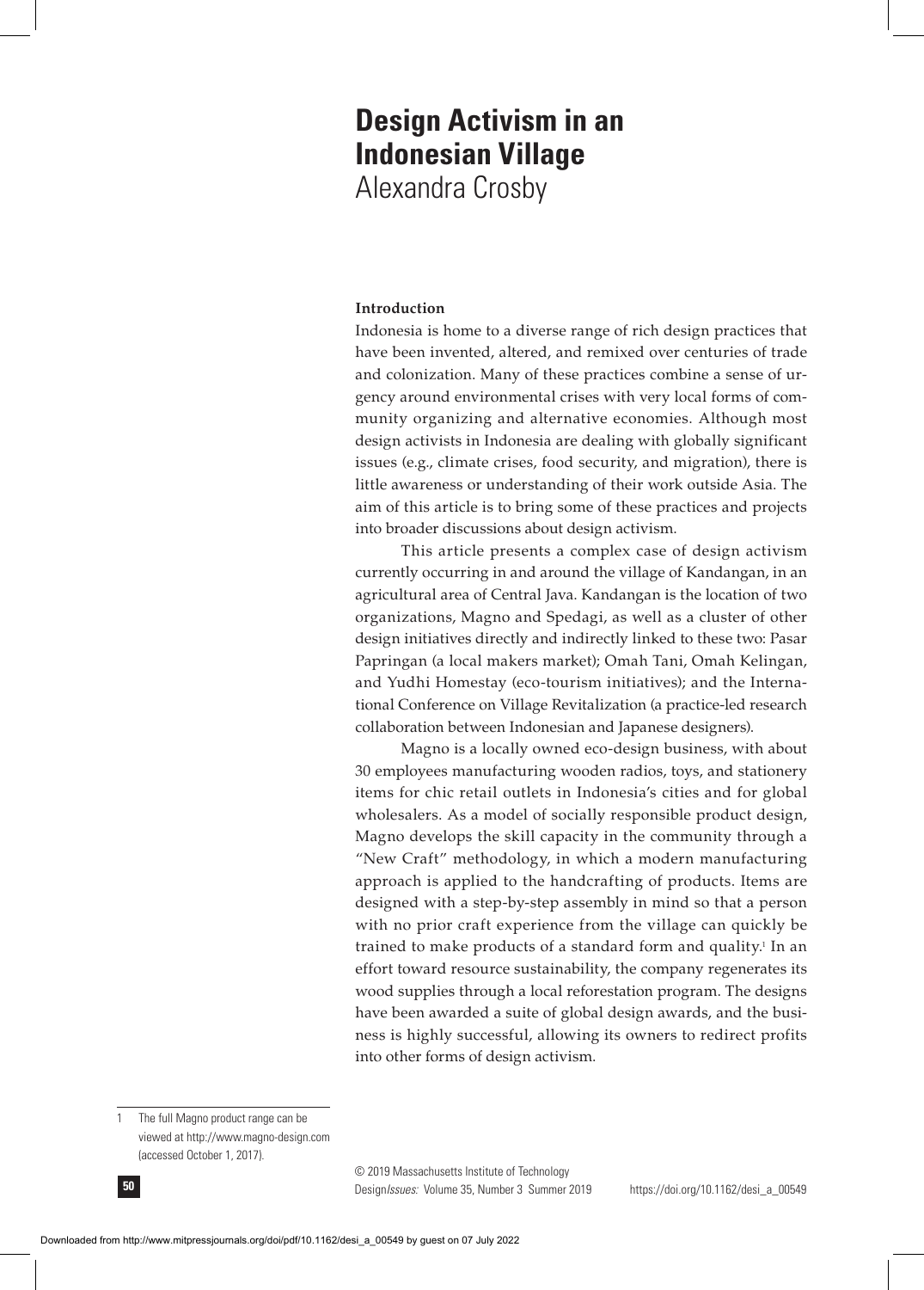- 2 See Magno's list of awards here: http:// www.magno-design.com/?id=awards (accessed October 1, 2017).
- 3 Aaris Sherin, *Sustainable Thinking: Ethical Approaches to Design and Design Management* (London: Fairchild Books, 2013).
- 4 Brent Adam Luvaas, *DIY Style: Fashion, Music and Global Digital Cultures* (Oxford: Berg, 2012), 45.
- 5 The field work for this article relates to a wider research project—the exchange https://indoaustdesignfutures.org/ to map emergent design practices in Indonesia and to bring together Indonesian and Australian designers, design researchers, and design educators to work on sustainable futures by rethinking the way we design food production, housing, transport, and cities—all of which reveal urgent problems that affect the entire region of Southeast Asia.
- 6 Decolonization is an ongoing process of undoing rather than a set historical period. See, e.g., Arjun Appadurai, *Modernity at Large: Cultural Dimensions of Globalization* (Minneapolis: University of Minnesota Press, 1996); Edward Said, *Orientalism* (New York: Pantheon, 1995); and Gayatri Chakravorty Spivak, *A Critique of Postcolonial Reason* (Cambridge MA: Harvard University Press, 1999). To help combat the residual effects of colonialism on cultures, including design cultures, decolonization aims to clear spaces in academia and in general discourse for previously unheard voices. For decolonization in design, see the special issue titled "Decolonizing Design" of *Design and Culture* 10, no. 1 (2018); Madina Tlostanova, "On Decolonizing Design," *Design Philosophy Papers* 15, no. 1 (2017): 51–61; and Arturo Escobar, *Designs for the Pluriverse: Radical Interdependence, Autonomy, and the Making of Worlds* (Durham, NC: Duke University Press, 2018).
- 7 Grace Lees-Maffei and Kjetil Fallan, "Real Imagined Communities: National Narratives and the Globalization of Design History," *Design Issues* 32, no. 1 (Winter 2016): 18, doi:10.1162/DESI.

One of these efforts is Spedagi, a grass roots, not-for-profit community group that focuses on the redesign of village life toward sustainability and that uses bamboo bicycles as its symbol. Spedagi is a shortened form of *Sepeda* (bicycle) and *Pagi* (morning), referring to the practice of cycling in the early morning to commute, shop at the market, or just to be active in the village streets before the heat of the day.

Magno and Spedagi were founded by Singgih Kartono and Tri Wahyuni, graduates of Indonesia's oldest design school, Bandung Institute of Technology (ITB). Kartono is a talented and charismatic designer who speaks English fluently and has received significant attention as a product designer, both in Indonesia and globally.2 He is one of the case studies presented in the survey book, *Sustainable Thinking: Ethical Approaches to Design and Design Management.*<sup>3</sup> Although Kartono's achievements are impressive and important, understanding design activism needs to be not only about a designer's stories, but also about learning to read places and relationships. This article focuses less on Kartono as a designer and more on the relationship between design activism in Kandangan and global discourses of activism and sustainability. This relationship is complicated by non-local notions of entrepreneurship that tend to equate design activism with a single designer's efforts to lead social change, and also by the way neoliberalism is remixed as "DIY capitalism" in Indonesia.4

In this spirit, my examples are not extensive or far-reaching. Rather, I focus on a single place-based example from ethnographic fieldwork and practice-based design projects. I have visited Kandangan both as a guest and as a collaborator, helping to design educational programs, exhibitions, and exchanges to engender conversations between Australian and Indonesian designers, design academics, and design students.5 I also have conducted semi-structured interviews with a range of Kandangan designers and residents, as well as with Australian designers who have worked with them.

The activist practices in Kandangan are important for the obvious reason that they empower local people challenged by poverty and limited political agency to share knowledge and to create their own futures. But these practices also are important because they converse with global design culture in a way that contributes to its decolonization while creating the necessary language for collaboration.<sup>6</sup> Analysis of this design work, as well as the design work itself, produces a "more extensive coverage of design, variously defined, around the world, informed by the recognition of the effect of colonialism and post-colonialism alike."7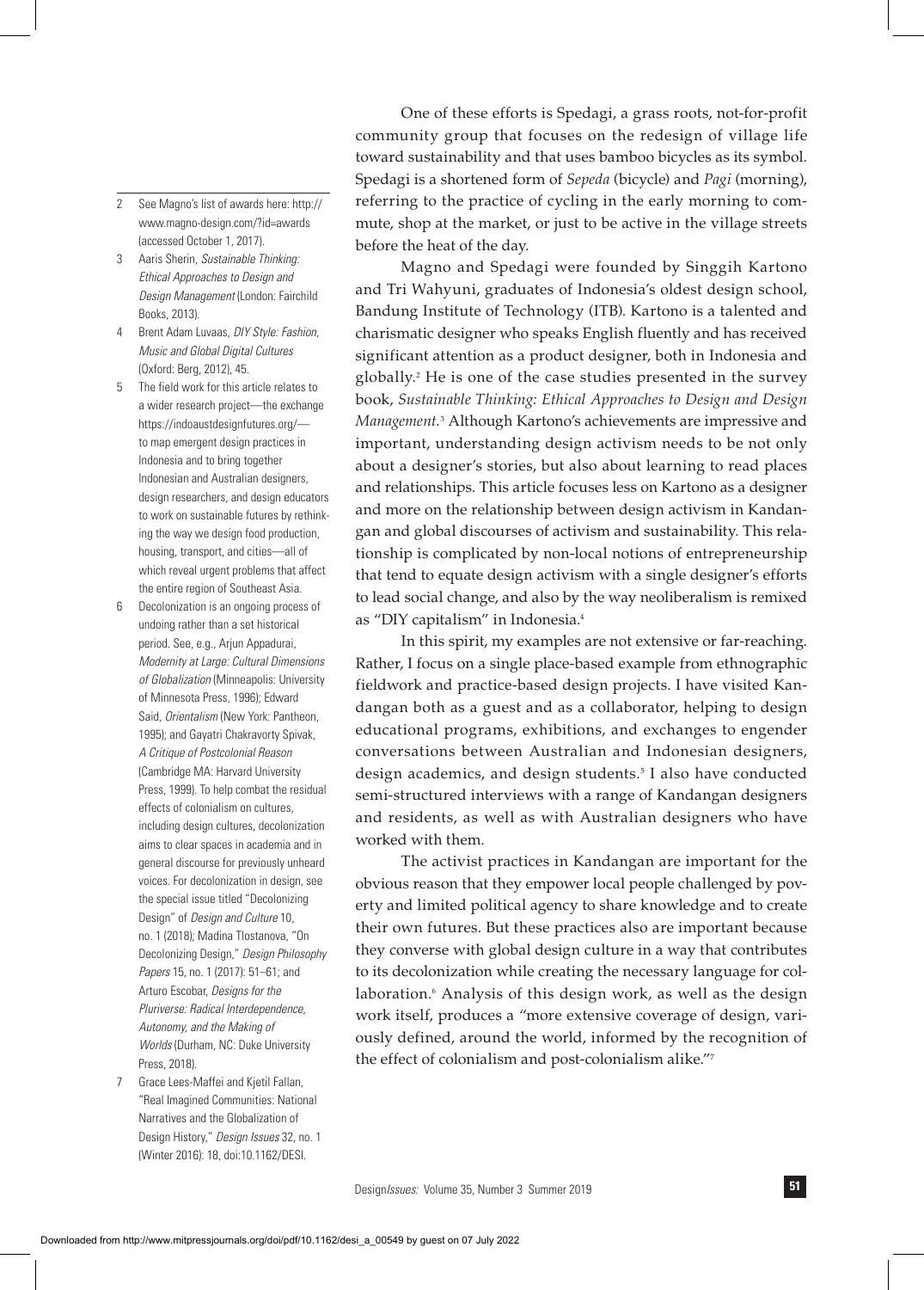- 8 Anna Lowenhaupt Tsing, *Friction: An Ethnography of Global Connection* (Princeton, NJ: Princeton University Press, 2005), 57.
- 9 Guy Julier, "From Design Culture to Design Activism," Design and Culture 5, no. 2 (2013): 215–36. doi.org/10.2752/1754708 13X13638640370814.
- 10 Anna Lowenhaupt Tsing, *Friction: An Ethnography of Global Connection* (Princeton NJ: Princeton University Press, 2005), 3.
- 11 Harun Kaygan and Guy Julier, "Global Design Activism Survey," *Design and Culture* 5, no. 2 (2013): 237–52; Fiona Hackney, "Quiet Activism and the New Amateur: The Power of Home and Hobby Crafts," *Design and Culture* 5, no. 2 (July 1, 2013): 169–93; Ezio Manzini, "Making Things Happen: Social Innovation and Design," *Design Issues* 30, no. 1 (Winter 2014): 57–66; Alastair Fuad-Luke, *Design Activism: Beautiful Strangeness for a Sustainable World* (Earthscan, 2009); Thomas Markussen, "The Disruptive Aesthetics of Design Activism: Enacting Design Between Art and Politics," *Design Issues* 29, no. 1 (Winter 2013): 38–50; Carl DiSalvo, *Adversarial Design* (The MIT Press, 2012).
- 12 For art and design, see, e.g., Edwin Jurriëns, "Video Art Communities in Indonesia," in *Performing Contemporary Indonesia: Celebrating Identity, Constructing Community,* ed. Barbara Hatley (Lieden: Brill, 2015), 98–118. For film and culture, see, e.g., Katinka van Heeren, *Contemporary Indonesian Film; Spirits of Reform and Ghosts from the Past* (Leiden: Brill, 2012); and Ariel Heryanto, ed. *Popular Culture in Indonesia: Fluid Identities in Post-Authoritarian Politics* (London and New York: Routledge, 2008). For media studies, see, e.g., Merlyna Lim, "Lost in Transition? The Internet and reformasi in Indonesia," *Reformatting Politics: Information Technology and Global Civil Society* (New York: Routledge, 2006): 85–106; Krishna Sen and David Hill, eds., *Politics and the Media in Twenty-First Century Indonesia: Decade of Democracy* (London and New York: Routledge, 2010); and Ferdiansyah Thajib, Nuraini Juliastuti Andrew Lowenthal, and Alexandra Crosby, Videochronic: Video Activism and Video Distribution in Indonesia (Sydney, Australia: Engage-Media, 2009).

This article is structured in two parts. In the first part, I provide context to the emergence of design activism in Indonesia and Central Java. Drawing on the work of Anna Tsing, I introduce the idea of reading such activism in terms of "scale-making projects," which helps to deepen the context within which design practices are understood and, as a secondary result, to resist the temptation to categorize design activism only according to national boundaries.<sup>8</sup>

In the second part, I detail the practices at work in the design activism clusters at Kandangan, leaning on Guy Julier's work to explain the "to-ing and fro-ing" between neoliberalism and activist design. Julier proposes "four possible conceptual tactics for the activist designer that are also to be found in particular qualities in the mainstream design culture and economy."9 The four tactics are identified below:

- Intensification, which describes a density of designerly intervention;
- Territorialization, which describes the scale at which responsibility and impact is conceived;
- Temporality, which describes the way that speed, slowness, progress, and incompletion are dealt with; and
- Co-articulation, which describes the combinations of concerns and practices in a way that strengthens both.

I use these four themes as a starting point for thinking about what design activism does in Kandangan, paying attention to the semiotics (meanings inherited and challenged), scale (dynamic and relational), and speed (determined by local needs and global flows) of design interactions. I then consider how design activism relates to global design culture and examine what is sometimes, impossibly, thought of as a global movement of design activism. I use Julier's categories to take the discussion of design activism in Kandangan beyond the "designer" and to argue that design activist practices operate by making both scales and place, and always in "productive friction" with global design culture.<sup>10</sup>

#### **Design and Cultural Activism and the Indonesian Context**

In conceptualizing design activism in Kandangan, I build on definitions and descriptions of activism offered by design academics<sup>11</sup>; I also examine important work done by scholars of Indonesia to identify emerging forms of cultural activism in Indonesia in the fields of art and design, film and popular culture, and media studies.12 As I have argued elsewhere, cultural activism in Indonesia is made possible by the way activists redirect and remix the categories of art, design, culture, agriculture, and business, inserting themselves between categories.13 Design activism in Kandangan operates in this way.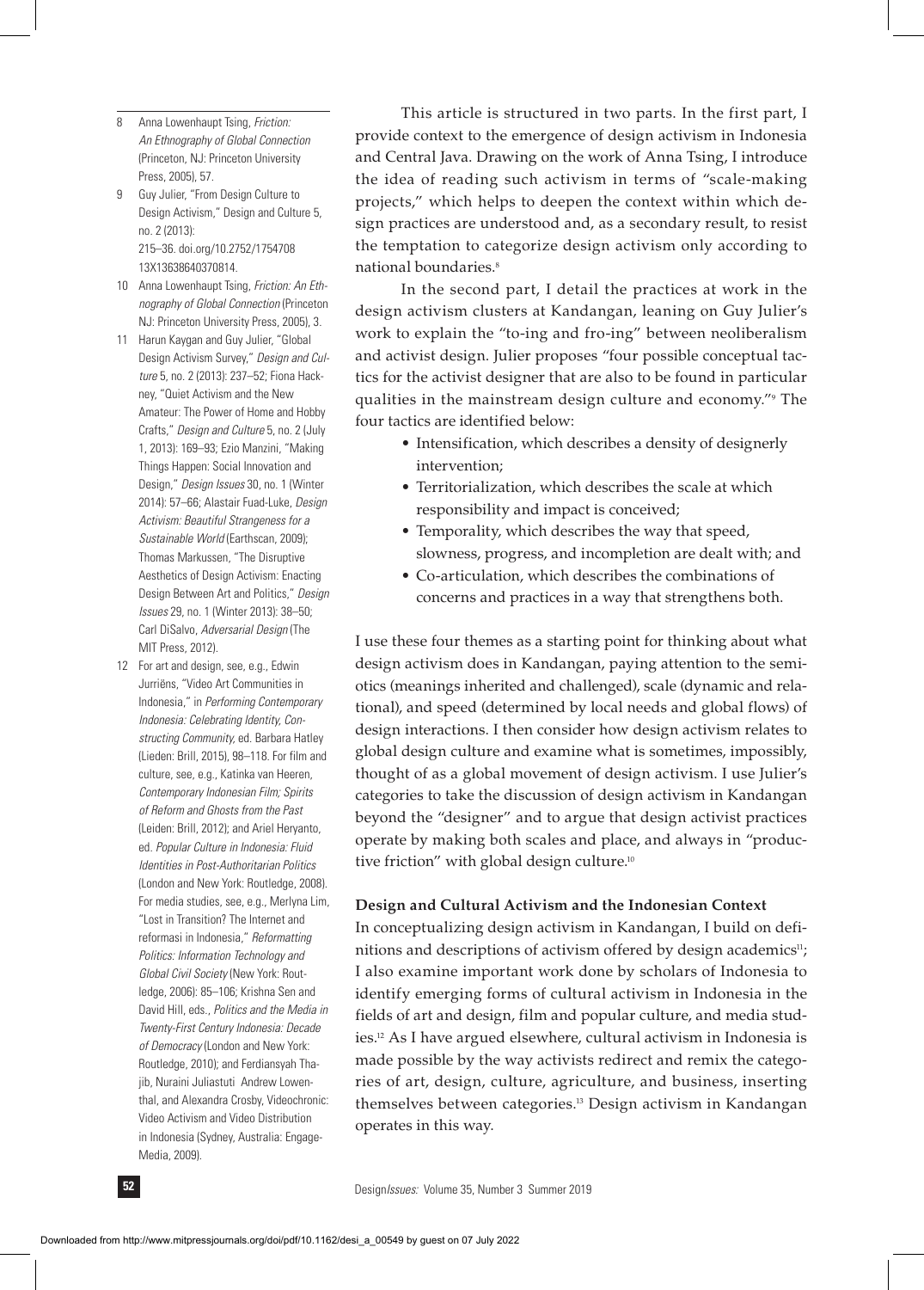By presenting the Indonesian context, I do not intend to offer a single story of design activism at a national scale in Indonesia. The grand narratives of nationhood have been thoroughly untangled by scholars of Indonesia and other modern nations, rendering such generalizations theoretically impossible. In fact, Indonesia provided Anderson a very lucid example of the way multiple cultural identities are manipulated by the state to form "imagined communities."14 In addition, in an argument that has special significance for design, Appardurai reminds us that modernity although often historicized as a single narrative—is in fact "multiple modernities," consisting of different stories in different places.<sup>15</sup> Design plays a role in forming and communicating national identity in Indonesia, and the relationship of local design practices to nationhood works at multiple scales. "Nations are not isolated entities; they engage in multidirectional dialogues with neighbors, friends, influencers, trading partners, and enemies."16 A detailed examination of these dialogues and multiplicities is beyond the scope of this article; note, however, the important contextual point that outsiders, including myself and many readers of this article, might engage with the practices discussed here as "Indonesian," even though the designers themselves do not.

This work begins not with the nation but at the scale of a small village, Kandangan, which like most villages in Java is facing immense problems as waves of its employable residents move to work in factories in the big cities, at large-scale agriculture projects in the outer islands, or as domestic workers further afield. Nevertheless, the concerns and practices discussed in this article are not limited to "rural," "village," or "non-urban" activism. As Willis suggests, the urban is everywhere.<sup>17</sup> Activist design responses to urbanization in Indonesia are many. Design activism includes using drones in the counter-mapping of forests in West Kalimantan to support indigenous and local land claims, as well as producing festivals that reclaim local water sources in Salatiga.18 Although rooted in the places where they happen, these forms of activism are about the flows of resources and power across and between the urban and the rural. They produce designs (maps and stories) that generate different ways of looking at the world. In this way, the activism itself—like capitalist projects, such as transnational logging companies or bottled water brands—is a scalemaking project.

"Scales" can be understood geographically, but also "arise from the relationships that inform particular projects, scenes, or events… Project scales jostle and contest each other. Because relationships are encounters across difference, they have a quality of indeterminacy."19 Tsing refers to the making of scale as a creative process: "Scale is the spatial dimensionality necessary for a particular kind of view, whether up close or from a distance, microscopic

13 Alexandra Crosby, "Relocating Kampung, Rethinking Community Salatiga's 'Festival Mata Air,'" in Performing Contemporary Indonesia, ed. Barbara Hatley (Lieden: Brill, 2015), 67–83.

- 14 Benedict Anderson, Imagined Communities: Reflections on the Origin and Spread of Nationalism (New York: Verso, 1983).
- 15 Arjun Appadurai, Modernity at Large: Cultural Dimensions of Globalization (Minneapolis, MN: University of Minnesota Press, 1996), 2.
- 16 Lees-Maffei and Fallan, "Real Imagined Communities," 12
- 17 Anne-Marie Willis, "From Peri-Urban to Unknown Territory," *Design Philosophy Papers* 5, no. 2 (2007): 83.
- 18 See Irendra Radjawali and Oliver Pye, "Counter-Mapping Land Grabs with Community Drones in Indonesia," (2015); and Cindy Lin and Andrew Moon, "Negotiating Time: Design as Historical Practice," *PORTAL Journal of Multidisciplinary International Studies* 13, no. 2 (2016): 1–8. https://doi.org/10.5130/portal. v13i2.5030 (accessed October 1, 2018).
- 19 Anna Lowenhaupt Tsing, "On Nonscalability: The Living World Is Not Amenable to Precision-Nested Scales," *Common Knowledge* 18, no. 3 (2012): 509–10.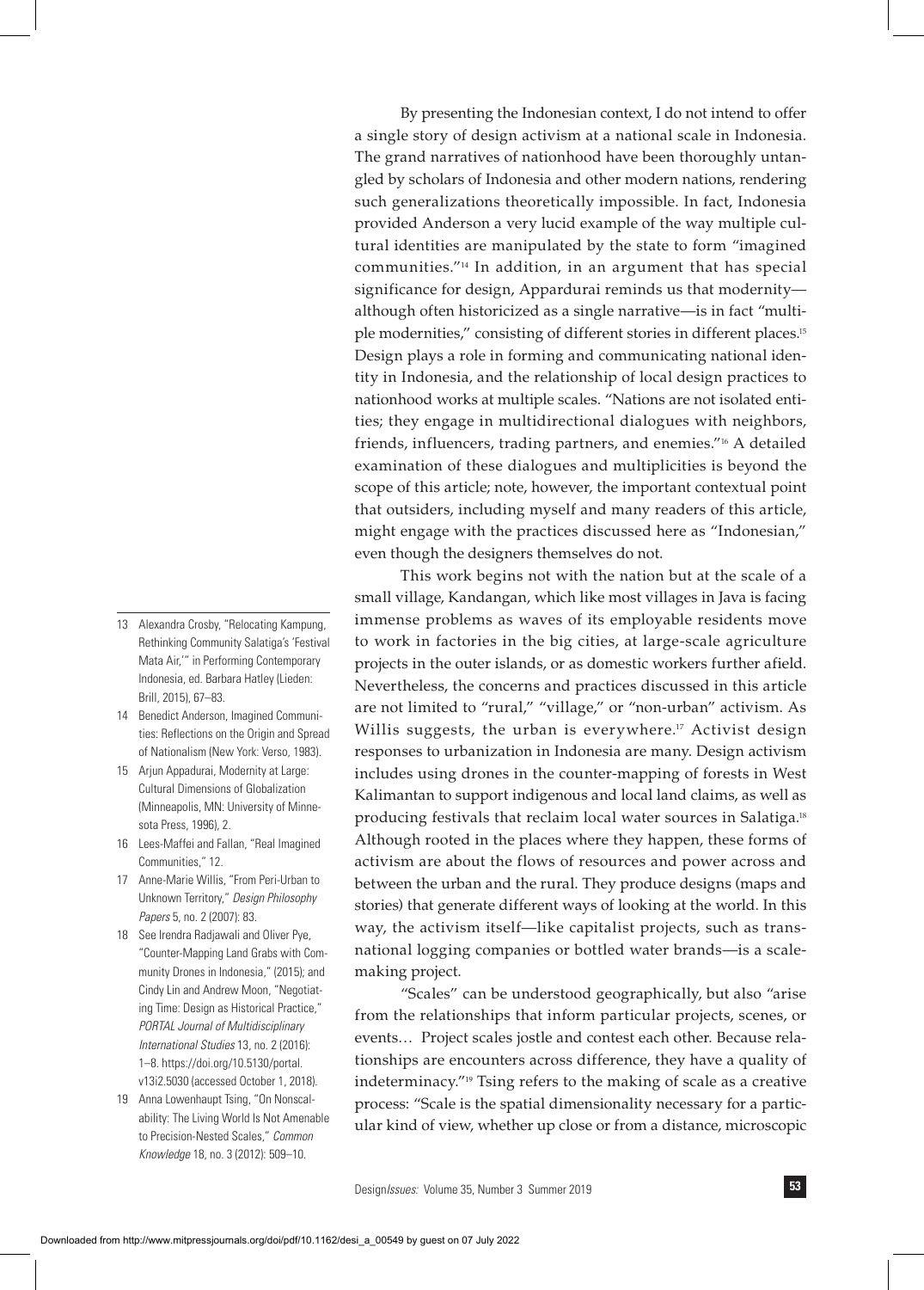

Figure 1 Spedagi Bamboo bicycle. Photo by Singgih Susilo Kartono.

or planetary."20 She argues that scale—for instance, globalism and regionalism—is brought into being through a kind of conjuring that allows people to see the world in different ways. Projects are "scale-making" when they "make us imagine locality, or the space of regions or nations, in order to see their success."21 I consider the various forms of design activism in Kandangan as scale-making projects, generating objects, images, and systems that are located in the village but that challenge preconceptions of what the village means and how it relates to global design.

#### **Intensification: Remixing Bamboo**

Julier relates the concept of intensification to the way that designers orient life in various directions by providing materiality through design. "The objects of design culture and design activism are affective."22 In this section, I discuss the use of bamboo by designers in Kandangan as a materialization of localized design and production. The Spedagi bicycle gives form to design activism in a number of ways (see Figure 1). First, with the abundance of bamboo as a material in Central Java, Spedagi provides an opportunity to manufacture bicycle frames from local materials. This opportunity has opened up discussions about the resources required for the production and consumption of designed objects. The frames of Spedagi bicycles are made from Giant Bamboo *(Dendrocalamus asper)* and used in a design inspired by the *"bilahtangkup"* construction (i.e., slates that hold each other) of the bamboo rafters in a traditional Javanese roof truss. This bamboo assemblage is a rich example of intensification. The bicycle remixes aspects of local and global design into a material form that both is functional and makes a statement.

20 Tsing, *Friction,* 58.

21 Ibid., 57.

22 Julier, "From Design Culture to Design Activism," 232.

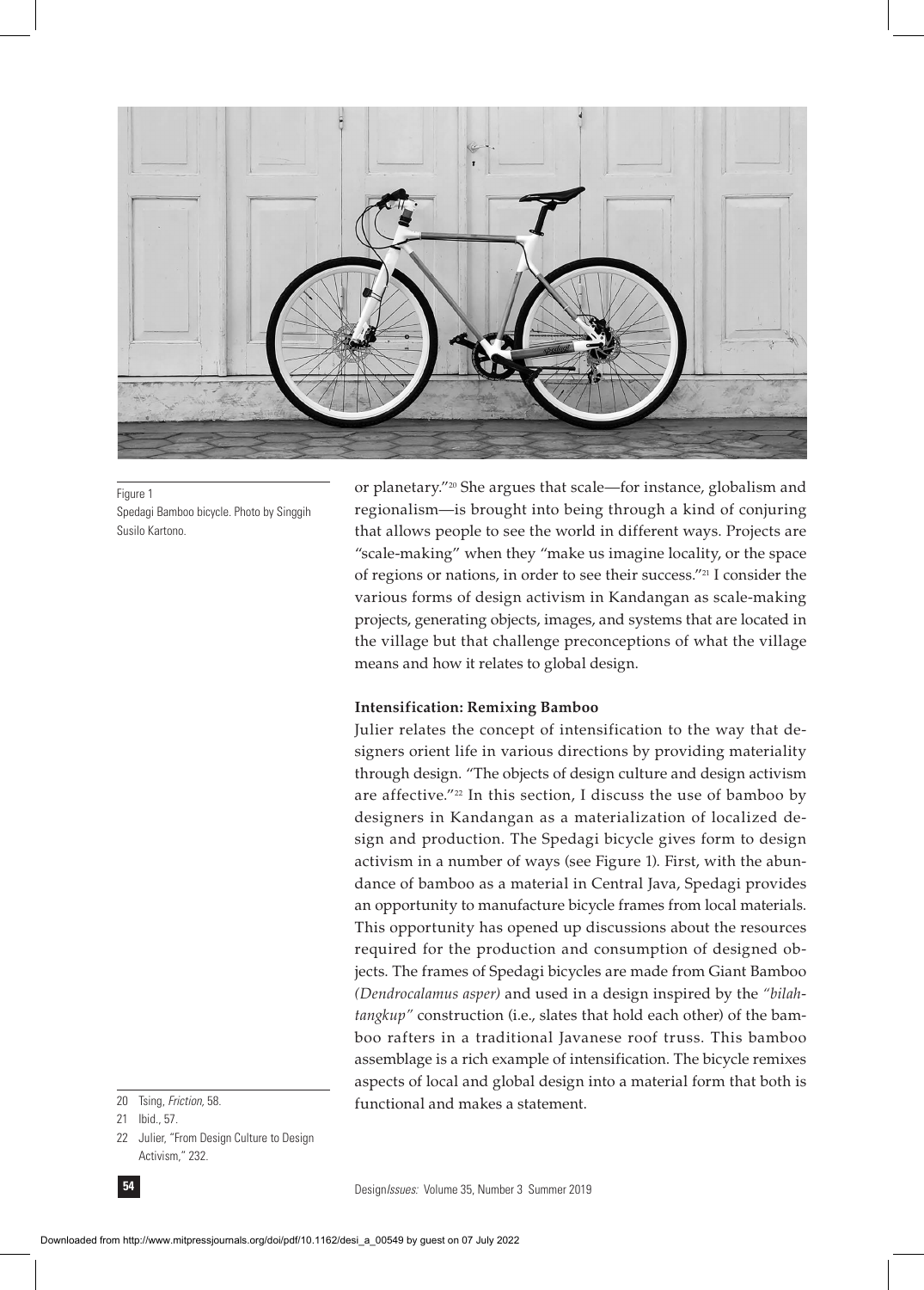As another form of design activism, the Spedagi bicycle also functions as a complex symbol for grass roots sustainability one that works on many levels, and sometimes with contradictions. Bamboo as a material is cheap, fast growing, renewable, and biodegradeble, and it requires few resources to produce; however, it also (and perhaps because of these properties) carries class connotations in Indonesia, specifically relating to life outside urban centers. Thus, in global design culture, bamboo is associated with sustainability and ecodesign (think light, airy homewares, linens, and allergen-free baby products), but in Indonesia it also is associated with poverty, scarcity, and the hardship of village life. Bamboo symbolizes a position of marginality to the city, to development, and to elite notions of culture, including design culture.<sup>23</sup>

These associations play out in many designed objects, with housing being perhaps the most obvious. Modern, urban life in Java means living in multi-story concrete buildings *(gedongan),* housing estates *(perumahan)* or, in the case of Jakarta, super block apartments. As Abidin Kusno writes, the designs of the Jakarta superblock can be read as part of a strategy to hide the growing conflicts between circuits of poverty and luxury consumption, unemployment and the decline of state authority, evictions and urban violence, environmental degradation and the privatization of public resources. Such conflicts are hidden behind "a powerful image of a new kind of urban form in the city."<sup>24</sup> Architectural design strategies intensify the idea of the urban and relegate the village and certain design materials (such as bamboo) to the margins, as undeveloped, traditional, and local.

In Kandangan, traditional bamboo houses, while cheap and sustainable, are often considered an inferior alternative to cement block houses, in the same way that a bamboo basket that takes three hours to weave and deteriorates after a few months is often considered inferior to a plastic one. These kinds of associations are largely invisible in global design culture, where labor is hidden and markets are supposedly inexhaustable. In using bamboo in a locally grounded design form that is contemporary, globally appealing, and stylish, the Spedagi bicycle both uses and disrupts these associations. In fact, only by looking closely at the delicate inner grain and warm golden color of the highly polished and coated composite material from which the frame has been constructed can viewers recognize the bamboo (See Figure 2). The shape of the frame is also a disguise (and a key functional innovation) because it does away with the familiar ribs of a bamboo stem. It casts off expected notions of Indonesian bamboo as "rustic."

- 23 Bamboo has been emerging in some large-scale architectural projects in Indonesia (e.g., Green School) and also is being reconsidered in complex ways by some Indonesian designers. (See Jamaludin's study of the meaning produced by the shape and form of traditional bamboo rice containers in Sundanese culture: Jamaludin. Jamaludin, "The Aesthetics of Sundanese Traditional Design, Case study: Rice Containers Design," *Journal of Visual Art and Design* 4, no. 1 (2013): 35–41.
- 24 Abidin Kusno, "Back to the City: A Note on Urban Architecture in the New Indonesia," *Arts, Popular Culture and Social Change in the New Indonesia Seminar Proceedings of Conference* held at the Centre for Southeast Asian Research, University of British Columbia (Vol. 24. 2006), 59–94.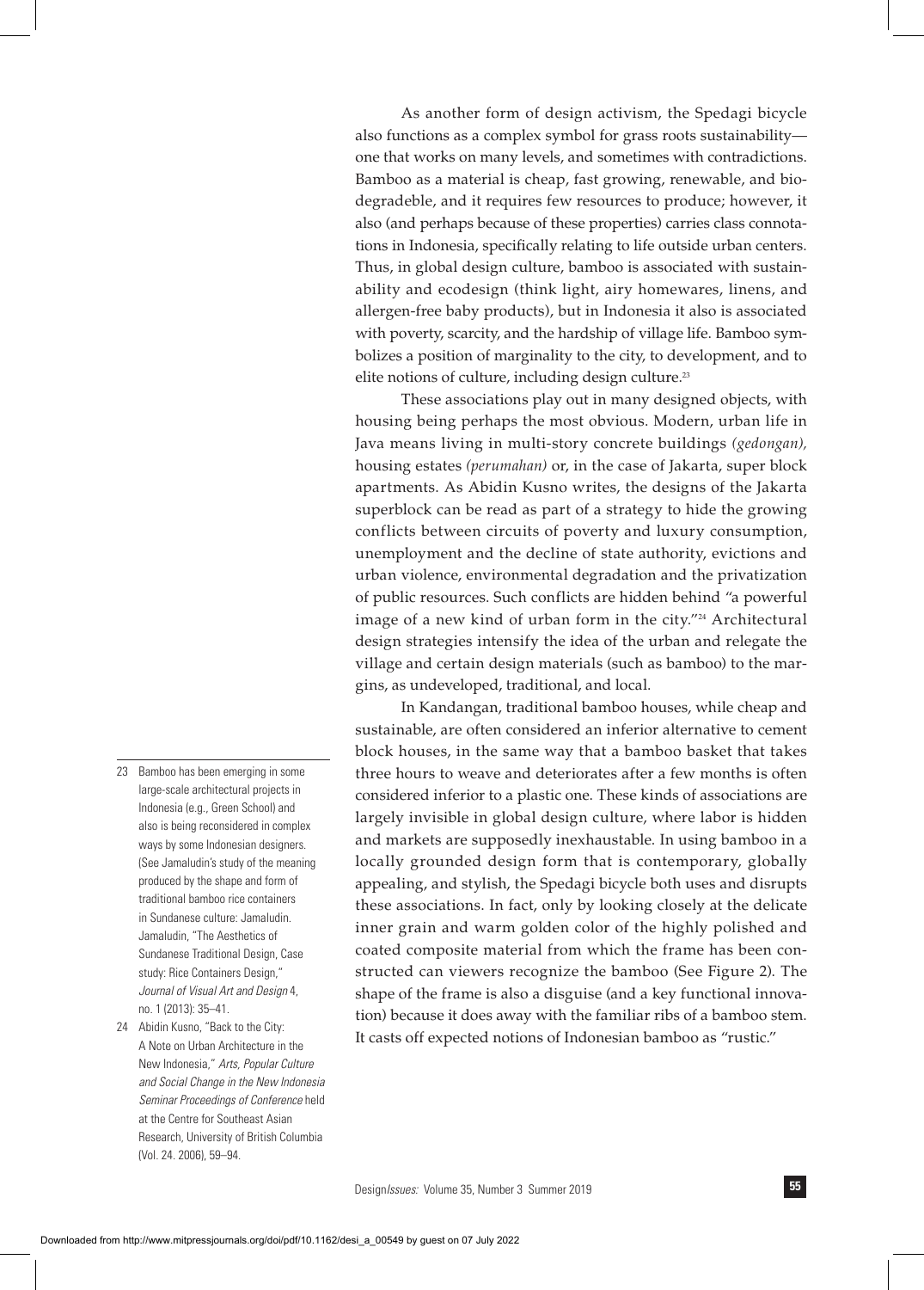Figure 2 Pringrolas 0.1. Photo by Singgih Susilo Kartono.



The use of local bamboo to make bicycles in Kandangan is an example of an everyday designed object that intensifies the meaning and affect of a material (bamboo) and also performs that meaning in the public realm. Spedagi released a full range of bicycles for sale in 2017. Bicycles are hand-numbered by each limited edition, and designs are revised iteratively and improved quickly with each small-run edition production. As evidenced by the marketing of the bicycle, the project asks us to reimagine the village by connecting to global design culture. The website states that the "Spedagi Bamboo Bike is 'magnet' and icon, as well as the metaphor, of Village Revitalization itself: It was born from something that has been forgotten."25

## **Territorialization: Revitalizing the Village as a Scale-Making Project**

To consider the scale at which responsibility is conceived by the designers who package Spedagi's village revitalization process as a global exchange process, I now focus on the ways that design activism both territorializes and is territorialized in Kandangan.

Spedagi's activism is first and foremost a response to urbanization materialized as a redesign of village life. The bamboo bicycles are part of this project. The narrative is logical: Develop the local economy, create local opportunities, redesign village life, and people will stay. When people stay, they will grow and share knowledge about the local environment, they will invest energy

<sup>25</sup> https://www.spedagi.com/ (accessed October 1, 2017).

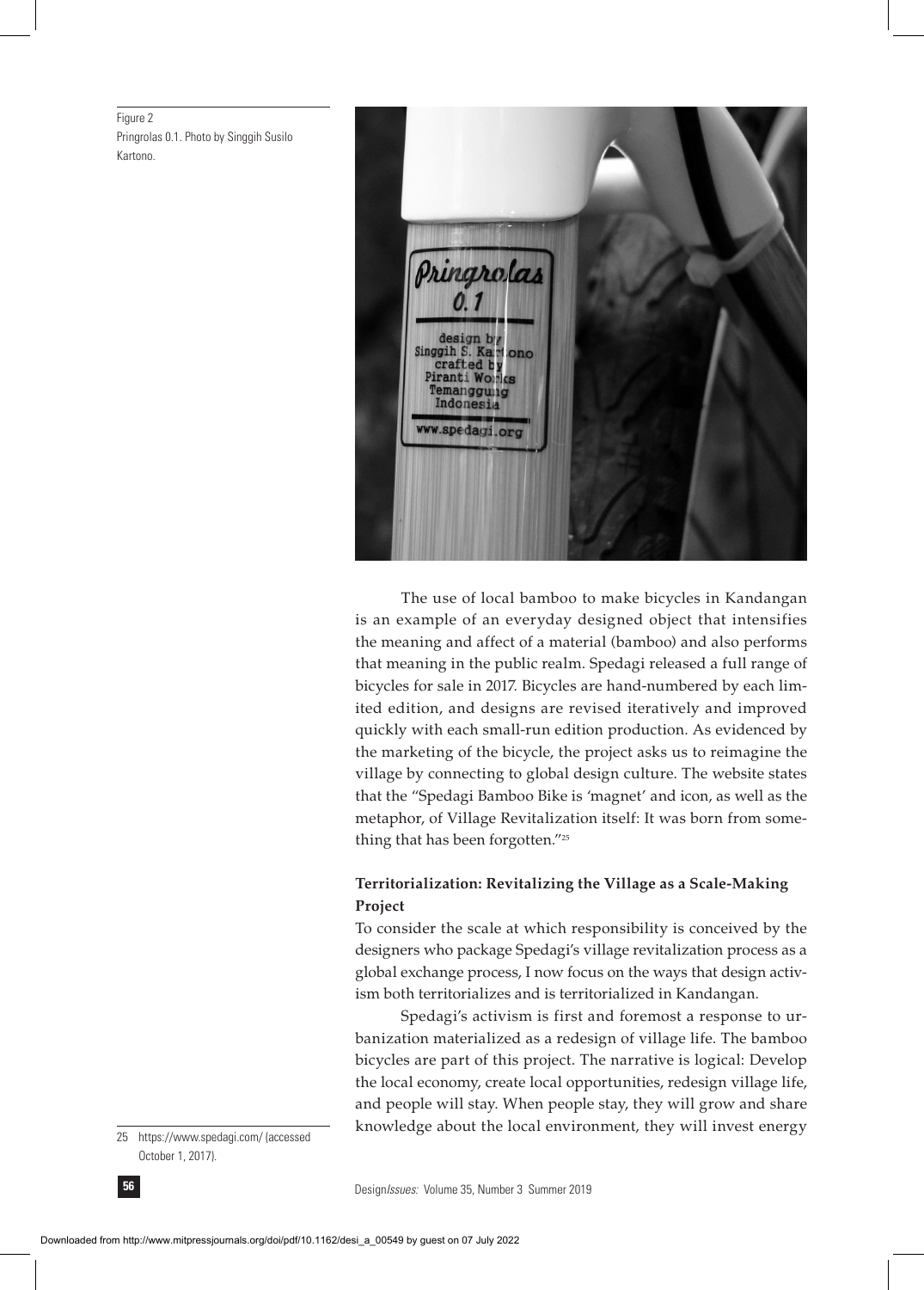and money into local initiatives, they will create a place worth living in, and they will not leave, will not urbanize. But the reality of these goals is much more complex, and for city dwellers (like myself and 54 percent of Indonesians whose lives are city-based<sup>26</sup>), a "return to the village" movement might feel romantic—but conceptually inaccessible.

However, if we consider the urban as a process that operates beyond cities and is in fact a "mobile geography, a figure of desire and aspiration that exists everywhere," village revitalization can be read as a scale-making project. Spedagi helps us to imagine Kandangan in ways that both reproduce and push back at the design of the village in Indonesia, used politically over history. In the colonial vision, Indonesia's villages are "idylls of tranquility, consisting of a homogenous and classless 'peasantry' practicing 'subsistence farming' while being insulated from the cash economy."27 This colonial vision was developed further in Suharto's New Order propaganda, which encouraged villagers, as Indonesian citizens, to work together without conflict, guided by shared values of *gotong royong* (working together), *kekeluargaan* (family spirit), and *rukun* (harmony). Such a romantic vision of rural Indonesia remains dominant among many policymakers and academics, and it also exists in the way national and global design discourse frames Indonesian design as a communitybased craft.

The International Conference on Village Revitalization (ICVR) provides a clear example of the way Spedagi is scale-making. The conference has been held three times: first in 2014 in Kandangan; second in 2016 in Ato, Yamaguchi, in Japan; and most recently in 2018, in the village of Ngadimulyo, near Temanggung in Central Java. The theme of village revitalization is conceived here as a global concern and articulated with the following goals:

- To share experience and knowledge of village revitaliza tion efforts;
- To exchange experiences of village revitalization efforts among various stakeholders;
- To gather suggestions, knowledge, and experience of village revitalization efforts;
- To build local, regional, national, and international networks of individuals and related organizations that support village revitalization; and
- To promote global sustainable living that starts with village revitalization.<sup>28</sup>

What are the local and the global goals in this context? Spedagi designers use the revitalization of the village as a scale-making project that reframes not only the village itself, but also its relationship with other scales: the province, nation, region, and globe.

- 26 The World Bank Group, "Urban Population (% of Total)." https://data. worldbank.org/indicator/SP.URB. TOTL.IN.ZS?locations=ID (accessed October 1, 2018).
- 27 Ben White, "The Myth of the Harmonious Village," *Inside Indonesia,* http:// www.insideindonesia.org/the-myth-ofthe-harmonious-village-2 (accessed October 1, 2017).
- 28 Spedagi, "The 1st International Conference on Village Revitalization (ICVR) 2014" (Kandangan, 2014); http://icvr. spedagi.org/en/home-2/ (accessed October 1, 2018).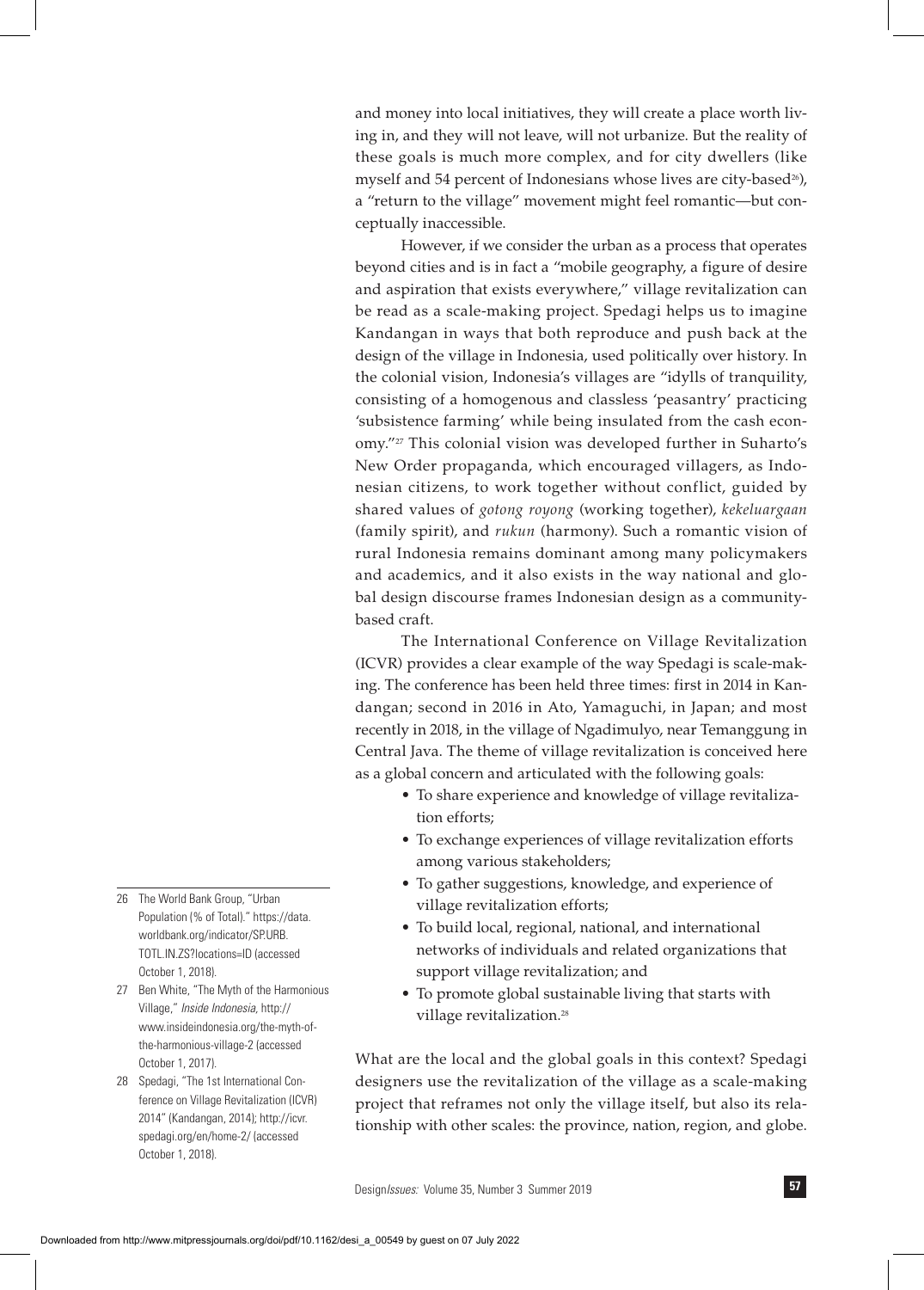Spedagi designers align the village with communities outside Indonesia that share their concerns. They focus on relocalization by intensifying the local systems of exchange while remaining outward looking.

## **Temporality: Making Tempeh and Slowing Down at Pasar Papringan**

Meanwhile, design initiatives in Kandangan operate within a temporal tension, where design activism makes a point of slowing down processes and practices. One example is *Pasar Papringan,* a market designed for exchanging locally made products, food, coffee, and local farm produce. Pasar Papringan has been in operation since 2016, with the unconventional cycle of *Wage* (the 35-day market cycle in the Javanese calendar). Indonesian rupiah are sometimes exchanged, but the primary medium of exchange in the market is a custom-designed currency, made from bamboo. Organizers claim that Pasar Papringan is a zero-waste marketplace, with no plastic bags or take-away food containers.

Of all the initiatives discussed here, Pasar Papringan is most dependent on the support of the village community and as a result has had precarious beginnings. The market has relocated several times and, according to organizers, has presented political challenges at a local level. One reason is that, despite the land's having many shared uses (e.g., growing and harvesting food), the actual title of common land can be very ambiguous in villages in Java. At the site of Pasar Papringan, a number of claims to the land emerged after its profit potential became apparent. A second possible reason that initial momentum was difficult is in the scale-making itself—that is, how Pasar Papringan is branded as a global idea. As in many international development contexts, people in Java sometimes are suspicious of projects, or "proyek," that are perceived as international and that purport to help them but that lack consultative processes, inclusive decision making or genuine participation and long-term vision. For many people, the "proyek" still carries associations from the New Order of corrupt government development<sup>29</sup>; for others, it conveys inauthentic sustainability efforts using disingenuous international funding arrangements. In some places in Java, as in Australia, "appearances of 'authenticity'" also are beginning to define what Willis and Fry call the "neorural": an agricultural styling, such as a petting zoo in a restaurant, is designed and constructed that has little to do with "the actualities of commercial farming."30 These suspicions speak to the way that neoliberalism is playing out in particular ways in Indonesia and that rub up against local forms of design activism. Activist initiatives like Pasar Papringan operate in this context, where communities are suspicious of top-down development initiatives, and

30 Anne-Marie Willis, "Urbocentrism," *Design Philosophy Papers* 2, no. 4 (2004): 211–15, 214.



<sup>29</sup> Edward Aspinall, "A Nation in Fragments: Patronage and Neoliberalism in Contemporary Indonesia," *Critical Asian Studies* 45, no. 1 (2013): 27–54.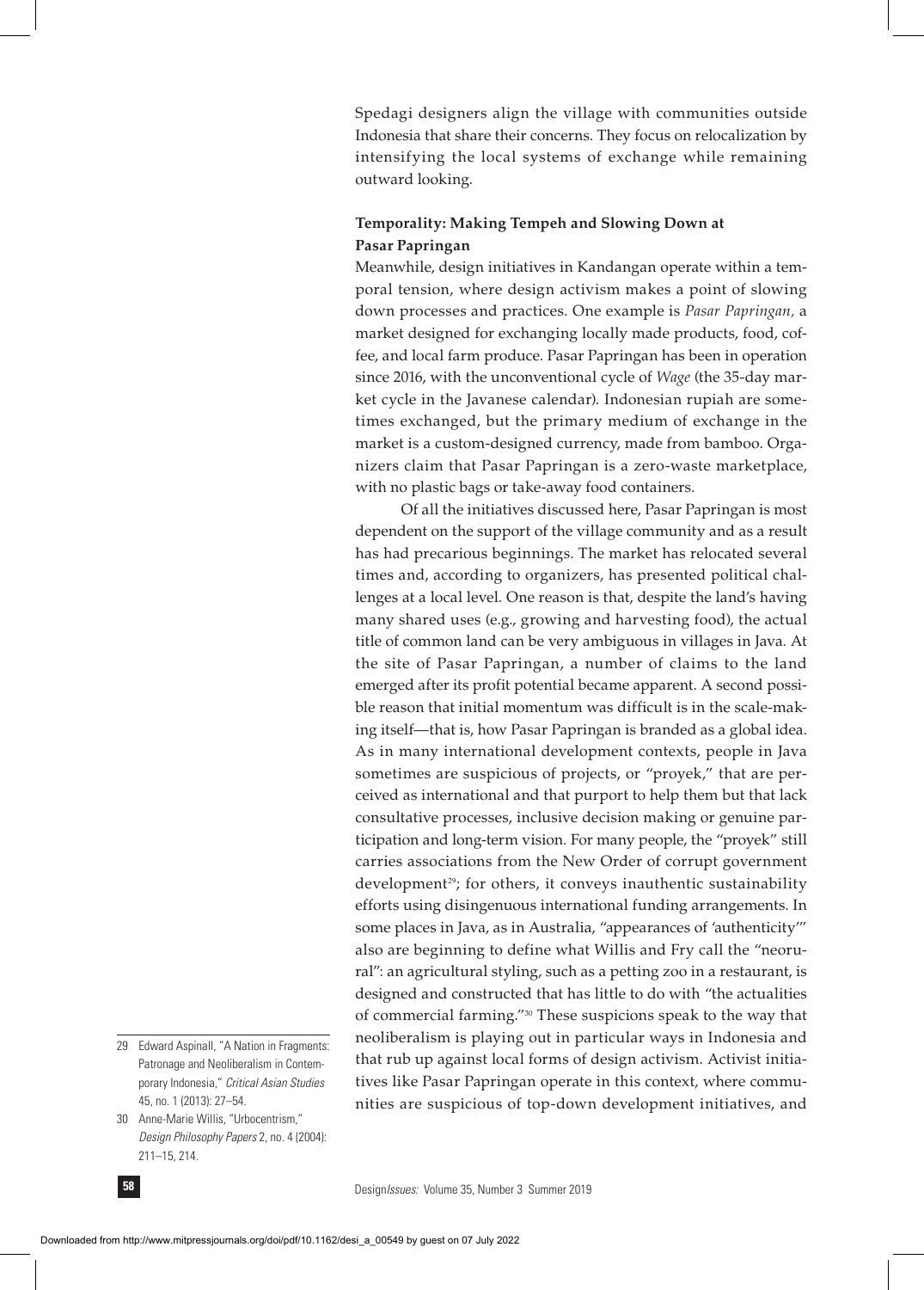farmers might be suspicious of agendas that propose to scale down agriculture (and profit margins) or indeed to local-ize markets. To be genuine, such initiatives need to be not only place-based, but also open-ended and temporally responsive.

Compounding this complexity are the existing cultures of local markets, which already operate with their own rules, social relations, economies, and sense of place. In its making of place, a local market resists design culture while simultaneously distributing it. A village market is typically unbranded, but Pasar Papringan, categorized online as a "shopping district," has 5,000 Instagram followers and is also a tourist destination. In her book, *Markets, Places and Cities,* Kirsten Seale refers to this friction as the difference between *making place* and *placemaking.* The making of place in a local market is emergent, she argues—dense with "micro-processes, intimate in scale, involving close relationships between senses, bodies, space and materials."31 Pasar Papringan, with its deliberate design and manipulation of place, could be read as an imposition, signaling the gentrification of village processes and producing friction between scales of activism. This interpretation presents a series of design challenges for the market's organizers, who maintain the agenda of building a movement that redirects consumption practices and supporting small-scale village production.

Food is the primary focus of the market—particularly food that is grown locally and used by designers to revitalize local knowledge and bring sustainability into everyday practices. Using food as a medium to link design and activism is "about a shared fate, shared resources, shared risks and shared solutions, creating publics, nurturing the commons through involved, inclusive and dialogical communication."32 A clear example of this link can be found in the work of designer Fransisca Callista (Siska) to revalue local food knowledge.<sup>33</sup> Tempeh—a daily source of protein in Java that can be made on a small scale with local ingredients—is now most often made with industrially grown soybeans. A design innovation itself, tempeh was discovered accidentally sometime in the seventeenth century in Java, when the mycelium *(Rhizopus oligosporus* or *Rhizopus oryzae)* came into contact with soybeans being used to make tofu-making.<sup>34</sup> Tempeh can also be made from other beans, such as *benguk [Mucuna pruriens].* Siska became interested in tempeh when she moved to Kandangan to work on Pasar Papringan and other Spedagi initiatives. She began mapping local food knowledge that was losing visibility in the village. As well as discovering that *benguk* was edible and medicinal, Siska found that it was being grown by farmers on the edges of Kandangan as a nitrogen-fixing, living fertilizer for other crops, like papaya, banana, and cassava. The plant grows by climbing its way up banana trees or other available trellises.<sup>35</sup>

- 31 Kirsten Seale, "What Is a Market?," in *Markets, Places, Cities* (New York: Routledge, 2016), 5.
- 32 Oliver Vodeb, *Food Democracy* (Bristol: Intellect, 2017), 24.
- 33 Kirsten Bradley, "Tempe as Language: An Indonesian Village Revitalisation Mini-project," *PORTAL Journal of Multidisciplinary International Studies* 13, no. 2 (2016). Siska is currently the project manager of Pasar Papringan. Her writing (in Indonesian) is available at her blog https://fransiscallista.wordpress.com/ (accessed October 1, 2018).
- 34 Sri Owen and Roger Owen, "Tempeh: The Past, Present and Possible Future of Fermented Soybean," in *Cured, Smoked, and Fermented: Proceedings of the Oxford Symposium on Food,* ed. Helen Saberi (London: Prospect Books, 2011), 221–30.
- 35 Kirsten Bradley, "Making Tempeh as Village Revitalisation," Milkwood (blog), https://www.milkwood.net/2016/07/18/ making-tempeh-village-revitalisationtool/ (accessed October 1, 2017).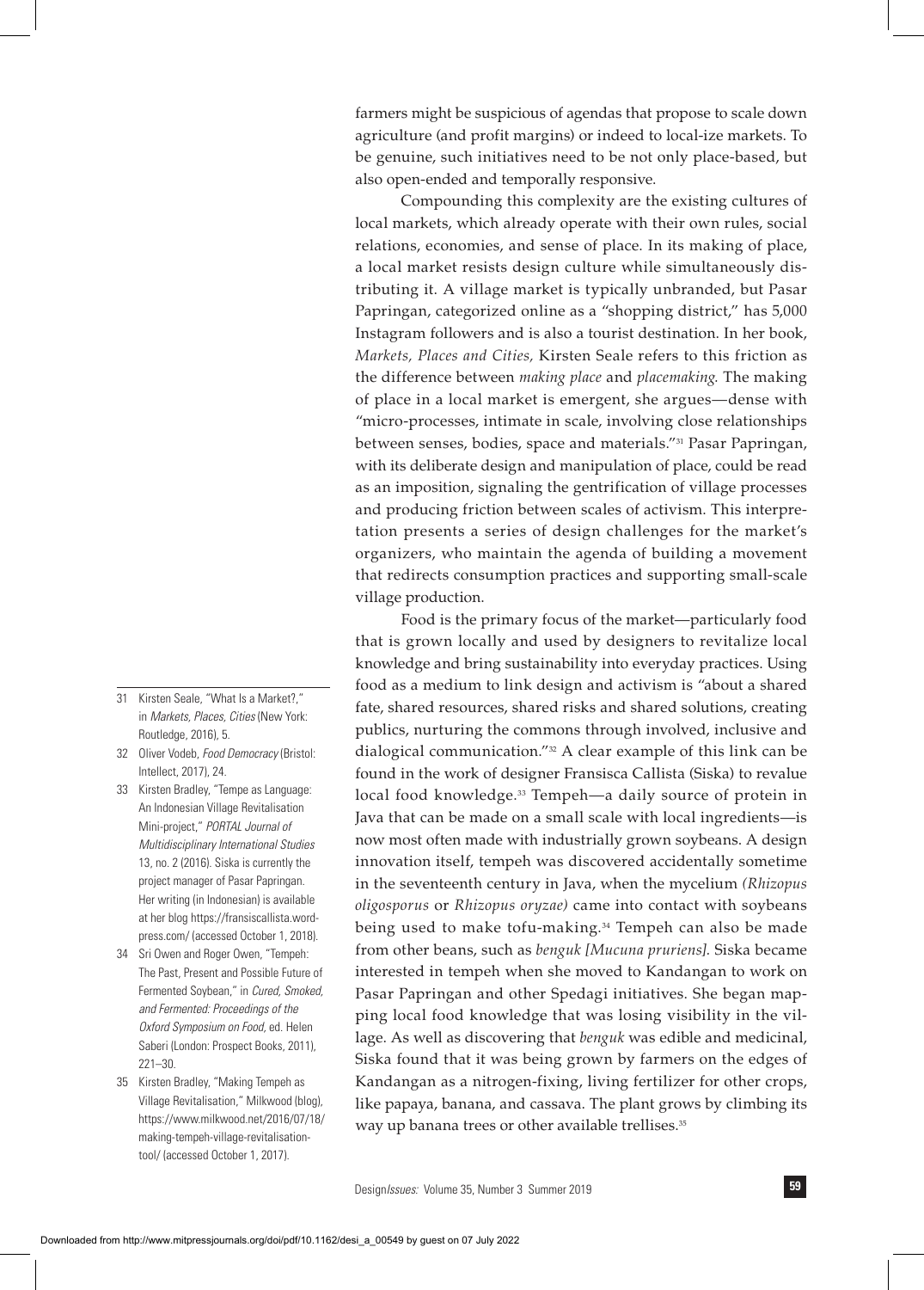Siska worked with farmers already growing *benguk* to make a locally grown, locally produced tempeh to supply the village. Any excess is sold at Pasar Papringan, wrapped in banana leaves. The husk and bean skins also can be used as dye for batik, which is another local design industry in Kandangan, producing items for the market.

In terms of temporality, these practices can be read as the slowing down of design processes to re-establish community connections. In turn, this slowing down makes visible local design—human practices that often go unnoticed (such as those connected to food preparation) and the multiple nonhuman species involved in design processes. Rather than having set goals or points of closure, Pasar Papringan works in unconventional cycles—in open-ended ways that go beyond the materialization and marketing of design. Siska's design work, which remaps local food production with a multispecies approach, is an example of the kinds of practices that such design activism enables, as well as the effects it can have on people and ecosystems. Entrepreneurship in this sense, while circulating globally, can represent commoning, "motivated by an ethic of care for what nourishes and sustains people and the people both now and into the future," generating genuine innovation and existing in strong contrast to commercial design exchanges.36

#### **Co-Articulation: Local Brands That Travel**

In this last section I discuss design activism in Kandangan as a co-articulation of different agendas, particularly legible in the brands of Magno and Spedagi. Magno products present a materialized tension between design culture and design activism. As a successful business, Magno supports a local community, funds many of the initiatives described, and circulates ideas about sustainability. To do so, it also exploits globally circulating aesthetics of sustainability. As well as being locally focused, Magno products are available the world over and are evidence of the facilitation of the free global flow of capital and goods and the speeding up of design culture. Magno products don't linger in Kandangan to be sold to passersby. Rather, after production they rapidly travel into the global market, accelerated by the translation and transaction affordances of digital technologies.

When Kartono and Wahyuni travelled to Australia for Sydney Design Week, they brought the entire Magno product line and two bamboo bicycles. The sale of the carefully assembled, unvarnished items helped fund their trip, but they also brought concerns for natural resources into homes, offices, galleries, and campuses in Australia and challenged the perception of Indonesia as a source of natural resources and cheap labor, rather than of

<sup>36</sup> Gibson-Graham, Julie-Katharine, Jenny Cameron, and Stephen Healy, *Take Back the Economy: An Ethical Guide for Transforming our Communities* (University of Minnesota Press, 2013), 138.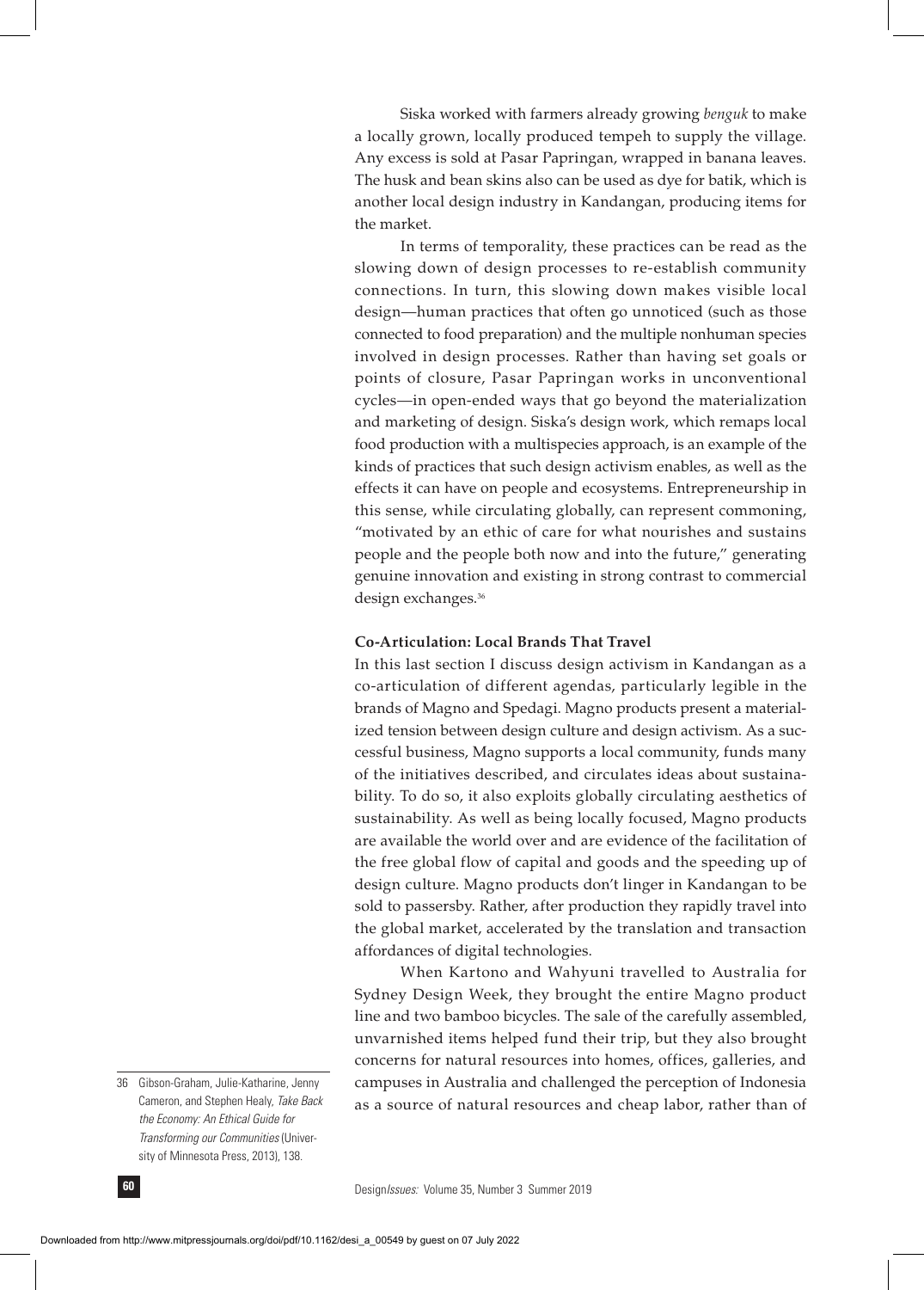#### Figure 3

IKoNO++ Magno Wooden Radio. Photo by Aris Wijayanto; courtesy of Singgih S. Kartono.



design innovation. The objects themselves privilege craftsmanship over efficiency, reminding the user that design can produce effects that go beyond ease and convenience. As a specific example, the most well-known Magno radio, the IKoNO, is designed with no helpful graphics for tuning (see Figure 3). The idea is that users get to know their radio by touch and feel, by slowing down, by attending to it, rather than depending on the aid of language. Like the bamboo bicycle, the Magno wooden radios work as activist objects, drawing their users into their place and pace of production and into their material story.

Kartono and Wahyuni also brought with them two Spedagi bicycles. The bikes also articulate sustainability concerns by materializing participation; however, as vehicles, they work through their movement in the world—by being mobile objects in the public realm and by disseminating an "open design" that prioritizes innovation over reproduction.<sup>37</sup> Powered by the muscles of its human rider, the scale of the bicycle's articulation as a material

<sup>37</sup> Bas van Abel, Lucas Evers, Roel Klaassen, and Peter Troxler, *Open Design Now: Why Design Cannot Remain Exclusive* (Amsterdam: BIS publishers, 2011). See http://opendesignnow.org/ (accessed October 1, 2018).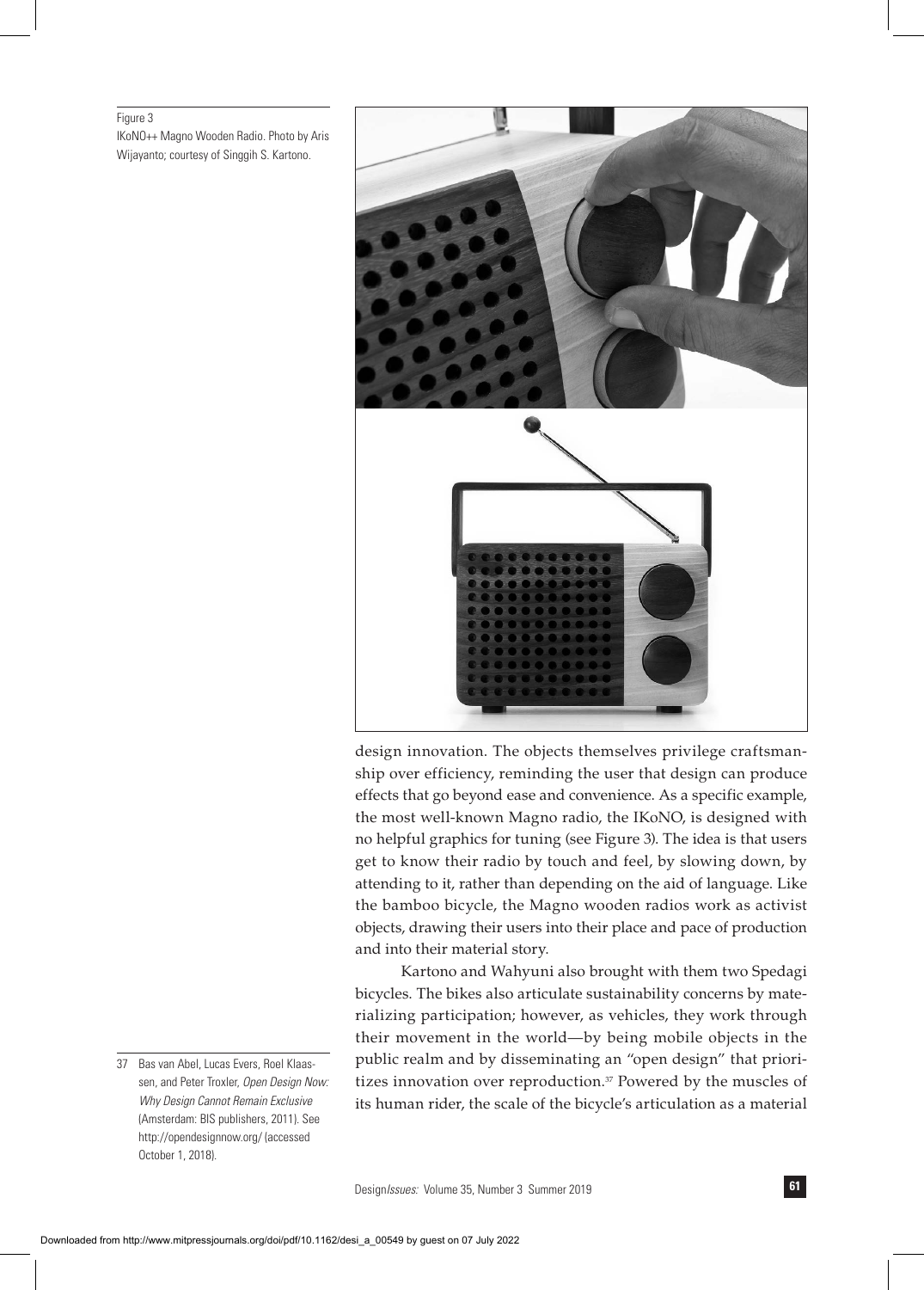object within space is determined by each individual user. However, the idea of Spedagi, and the bicycles themselves, also travel at multiple scales.

While travelling in Australia, these activist objects enabled collaborations between Indonesian designers and Australian designer activists. The Spedagi bicycle acted as a catalyst for a "bike hack" during Sydney Design Week, when Australian designers and bike mechanics experimented with upcycled materials for constructing bike frames. The bicycles also sparked the interest of Sydney-based artist and bike activist Gilbert Grace, who connected Spedagi's work with the The Kandos School of Cultural Adaptation—an initiative that grew out of the design of an alternative history and speculative fiction for the small town of Kandos in regional New South Wales.<sup>38</sup>

Designers who are actively working with others in their own contexts can share knowledge in this way. Because of co-articulated agendas, they are already collaborators, and are already engaged in small and slow solutions. Activist design objects such as the Spedagi bicycles act not in smooth, evenly distributed, or symmetrical ways as they move between places; rather, they are assemblages, "made up of many heterogeneous terms and which establish liaisons, relations between them… it a symbiosis, a 'sympathy.'"39 The experiences of these designers point to a kind of collaboration with goals deeper than short-term profit motives and could decolonize the kinds of design relationships that operate between countries like Indonesia and Australia. The combination of concerns and practices associated with Magno and Spedagi can be seen clearly as strengthening the agenda of Kandangan activism when these concerns and practices travel at a global scale and connect with other forms of place-based design activism.

## **Conclusion**

This article has presented design activism both occurring in a village as inseparable from the urban and as local practices inseparable from global design. The perspective adopted is based on deeply localized practices that grip contemporary global design questions through designed objects, events, images, and practices. Within the scope of this article, I cannot discuss and engage with the many Indonesian design activists doing amazing work; thus, I have focused on just one village in an effort to discover how design activism interfaces with global design questions. I have worked

- 38 Kandos School of Cultural Adaptation (KSCA), "Introducing Bamboo and Hemp Bicycles," https://www.ksca. land/news/2018/2/18/introducingbamboo-hemp-bicycles (accessed October 1, 2018).
- 39 Gilles Deleuze and Claire Parnet, *Dialogues II,* trans. Hugh Tomlinson, Barbara Habberjam, and Eliot Ross Albert (New York: Columbia University Press, 2007), 69.